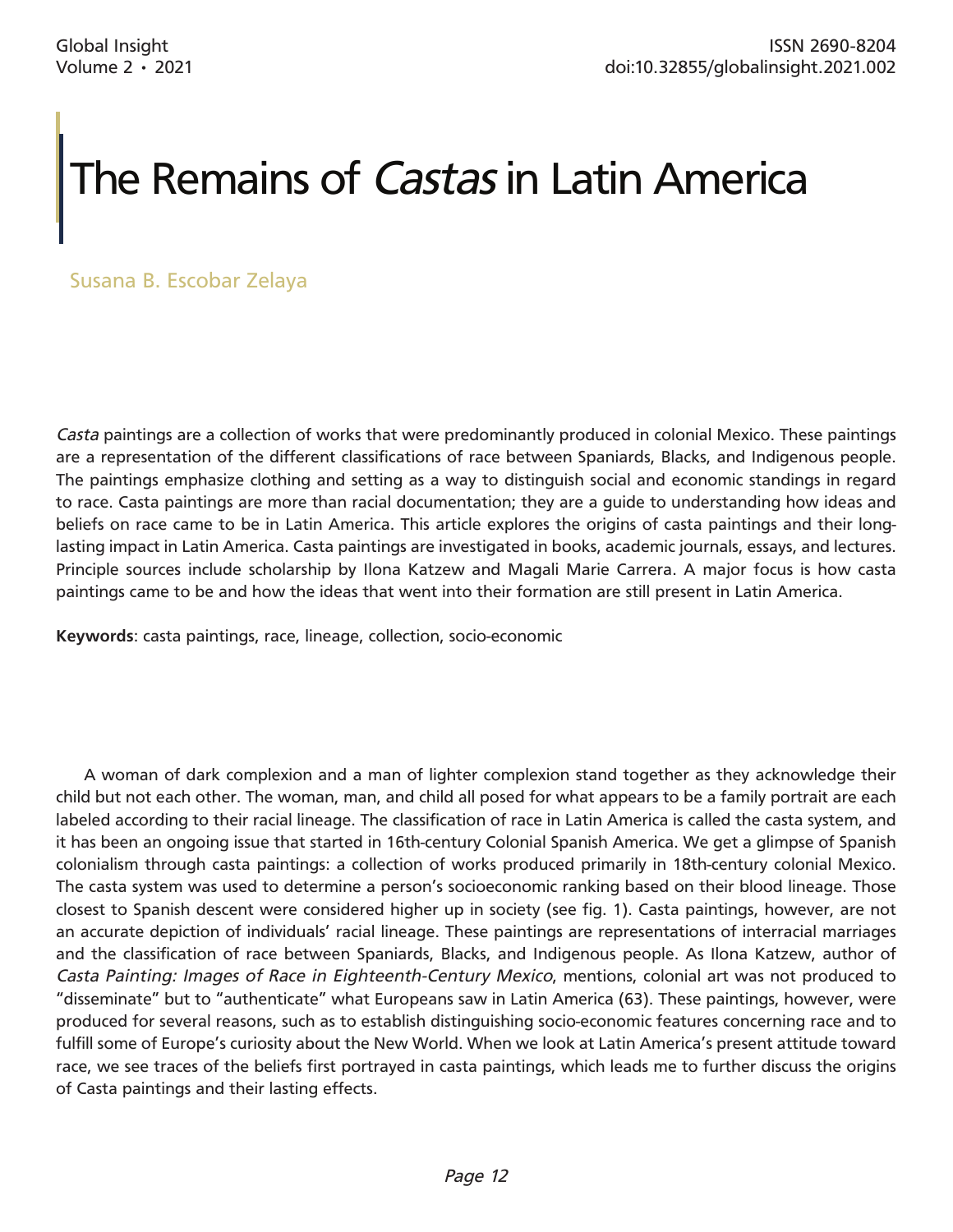| 1. Spaniard and Indian produce a Mestizo (mixed)                   | 9. Lobo and Indian produce a Zambaigo                                        |
|--------------------------------------------------------------------|------------------------------------------------------------------------------|
| 2. Mestizo and Spaniard produce a Castizo                          | 10. Zambaigo and Indian produce a Cambujo                                    |
| Castizo and Spaniard proudce a Spaniard<br>3.                      | 11. Cambujo and Mulato produce an Albarazdo<br>(white spotted)               |
| Spaniard and Black produce Mulato (Latin for<br>4.<br>mule)        | 12. Albarazado and Mulato produce a Barcino                                  |
| 5.<br>Spaniard and Mulato produce a Morisco (of<br>Moorish decent) | 13. Barcino and Mulato produce a Coyote                                      |
| 6. Morisco and Spaniard produce an Albino                          | 14. Coyote and Indian produce a Chamiso                                      |
| 7. Spaniard and Albino produce a Torna Atrás (a<br>step back)      | 15.<br>Chamiso and Mestizo produce a Coyote<br>Mestizo                       |
| Indian and Torna Atrás produce a Lobo (wolf)<br>8.                 | Coyote Mestizo and Mulato produce an ahí<br>16.<br>te estás (you stay there) |

*Figure 1.* A list of some of the different casta categories with translations of some of the terms (Carrera, *Pinturas de Casta*).

There are over 2,000 known casta paintings that emphasize a social and racial hierarchy among individuals of New Spain. We must take into consideration that casta paintings rose to popularity in the early to mid-18th century – almost two centuries after the casta system had begun. This time gap should help us understand that casta paintings are often polished representations of the casta system and European ideologies. While local artists were the ones who created these paintings, they were highly influenced by Spanish ideologies. This is because many of the well-known artists fit under the higher ranks of the casta system. Given that the paintings are based on subjective racial views, we cannot be certain that they authenticate the reality of what it was to live under the casta system. We may not be getting the full picture, so we can only assume life in the casta system was similar to what is shown in the paintings. As Katzew explains, "Europeans' fascination with non-European culture" is what brought Spaniards to the Americas (Katzew 63). Casta paintings reflect Spaniards' concern with "racial purity" (Katzew 67), which might not seem as evident in the first few paintings created that showed the colonies' wealth. As Black and Indigenous people began to adopt Spanish culture, however, we see people taking pride in being of closer Spanish descent. This pride becomes noticeably clear in casta paintings when we take a look at a complete series (roughly 12-16 separate paintings) that emphasizes the wealth brought on by the blood cleansing. The paintings that contain individuals with more Spanish blood are often posed more gracefully while surrounded by wealth. Considering that casta paintings reflect Spanish ideologies brought on by the Enlightenment and European interest in foreign cultures, it can be difficult to analyze these paintings solely based on their purpose. We also have to analyze the content and context to understand how they shaped Latin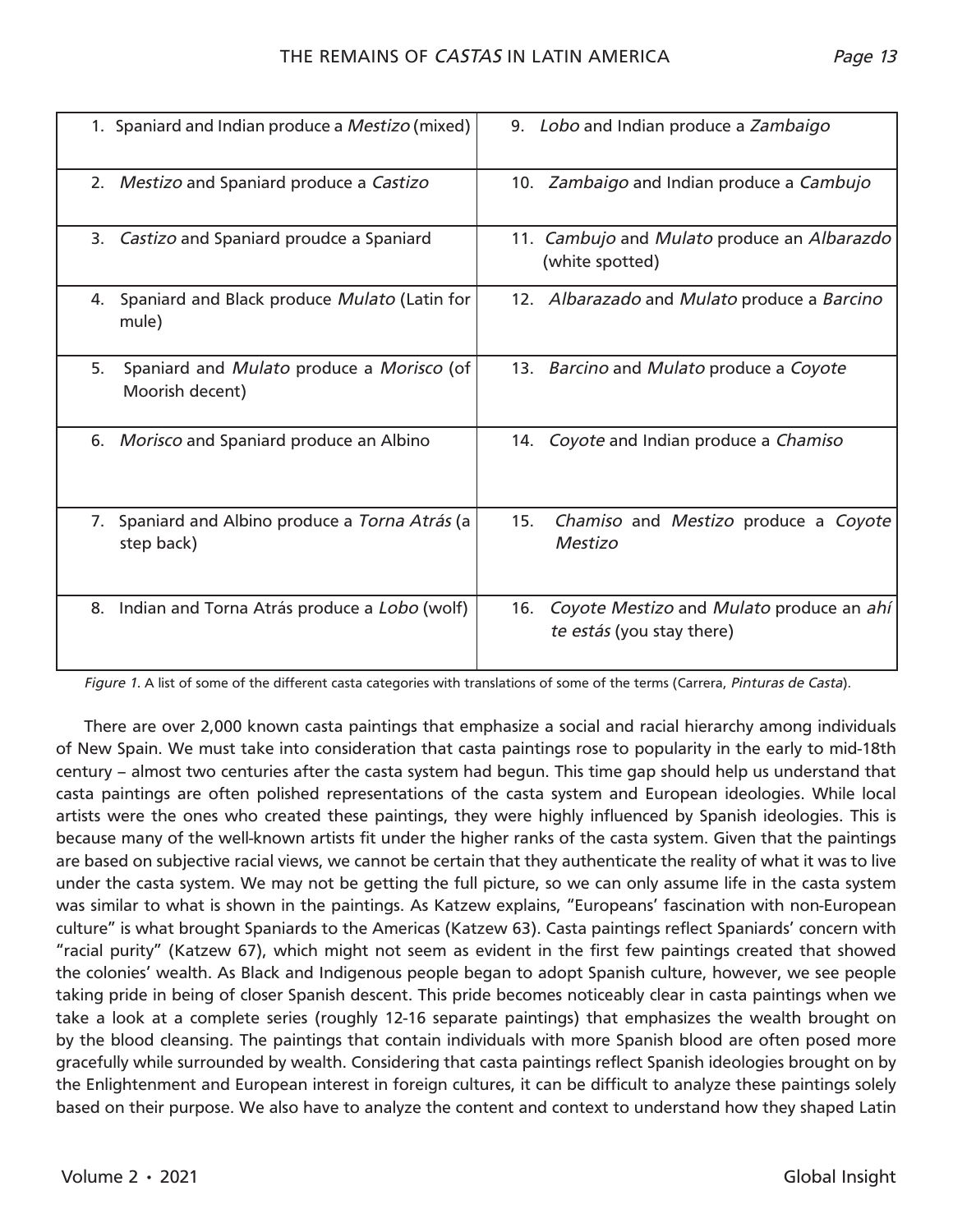America's ideologies.

In the 18th century Spain began the Bourbon Reforms, which were so called because of economic and political laws implemented by various Spanish kings that belonged to the House of Bourbon. This was "a period of reorganization of the Spanish government" (Katzew 111), which made life in the Spanish colonies more rigid. Drawing inspiration from enlightenment ideas of a centralized government, Spain began to further enforce laws that controlled castas' clothing, living spaces, job positions, etc. For instance, Spanish men and women began to wear French-inspired attire to set themselves apart from those of the lower castas. *Mestiza* (meaning mixed race with Spanish and Indian) women did not have the same resources as Spanish and Creole women to dress in the latest fashion, so they resorted to shawls to cover up (Yturbide and Gage 76). While the Bourbon Reforms dictated the style people in New Spain could wear, authors Yturbide and Gage explain that part of the reason women were so preoccupied with covering up or wearing French-inspired clothes was that in 1582 the royal audience proclaimed that no *Mestiza*, *Mulata*, or Black woman would dress like an Indian without receiving punishment (Yturbide and Gage 77). This means that even though *Mestizas, Mulatas*, or Black women may not have had the appropriate resources to dress like a Spanish woman, they were still expected to differentiate themselves from Indigenous women who were on the lower part of the casta system, so associating with them was discouraged among the other castas.

While many of the artists that produced casta paintings are unknown, we have works such as those of Andres de Isla that emphasize individuals' attire. Individuals such as the ones in the painting *De Español e India, Mestizo*  (From *Spaniard and Indian*, *Mestizo*) are shown wearing very distinct clothing to emphasize their respective castas (see fig. 2). The Indian woman is shown wearing a *huipil*, a rectangular, loose blouse, highly adorned with embroidered patterns, while the Spaniard wears a French-inspired coat and wig. Interestingly enough, paintings such as Isla's primarily focused on people's race and clothing rather than the environment they lived in because the Bourbon reform had just begun to take place, so the idea of labor and productivity within all the castas was not highly enforced yet.



*Figure 2. Andres de Isla, De Español e India, Mestizo (From Spaniard and Indian, Mestizo). Ca. 1774, oil on canvas 89 x 69 cm. Museo de America, Madrid. CER.es (http://ceres.mcu.es/pages/Main). Photographed by Joaquín OTERO ÚBEDA.*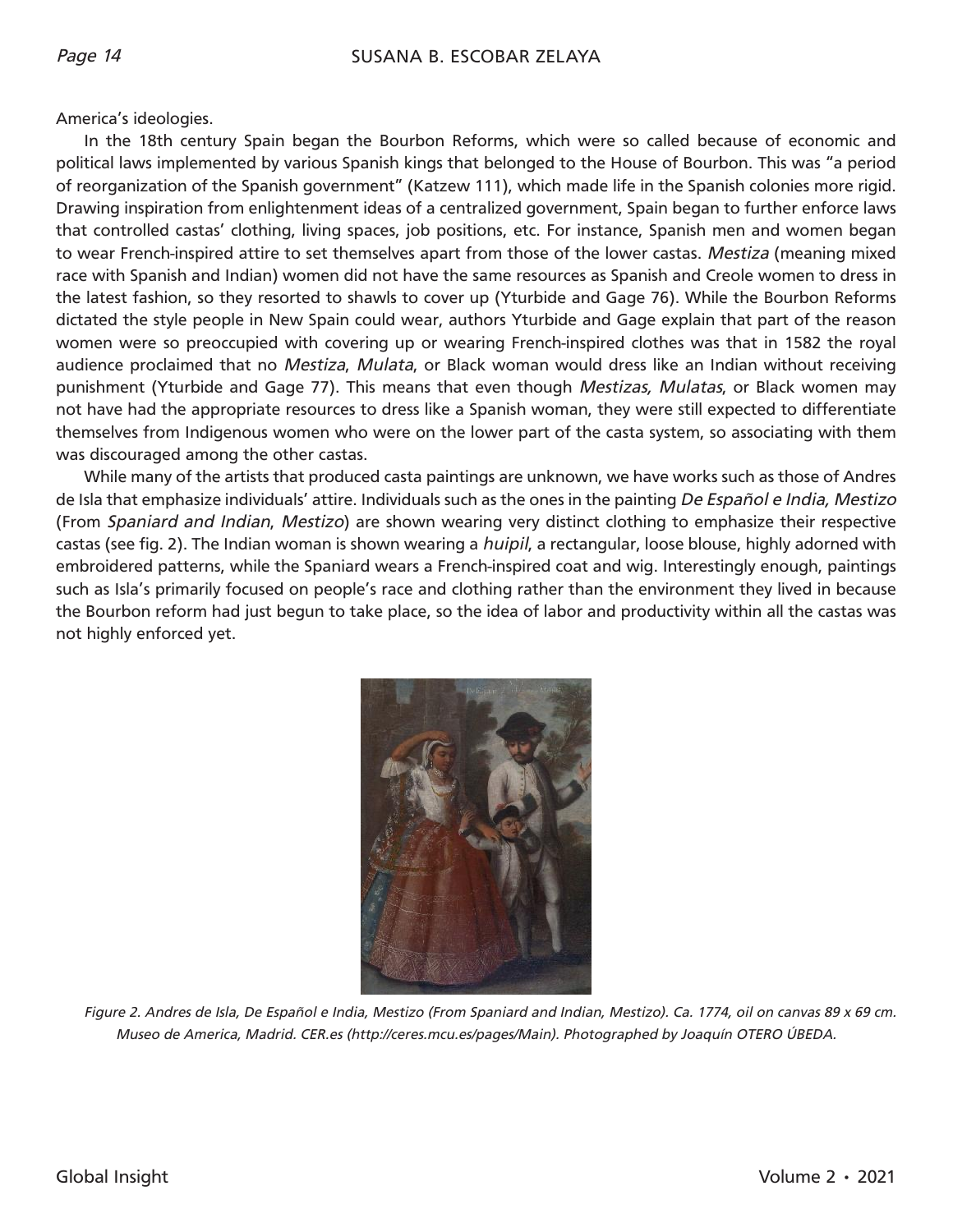Aside from the Bourbon influences on clothing, Spain also strongly focused on jobs and education, which is displayed in casta paintings. Any behavior that could be described as laziness was disapproved by Spain as reformers encouraged "agriculture and manufacturing" (Katzew 112). People were forced into these types of jobs with Spain's reasoning that the colonies would never work properly if people did not become productive members of society. We can see this type of reasoning as we take a closer look at casta paintings such as *No. 13 De Tente en el Aire y Mulato, Albarrazado*, and *No. 15 De Barcino y Cambuja, Campa Mulato* by Andres de Islas (see figs. 3 & 4). In both paintings, we see individuals of the lower class working in fruit stands, which helps to emphasize Spain's need for productivity among castas of lower status. We also begin to see Spain's beliefs on education through Europe's opinion on wet nurses. Although wet nursing was popular in the 17th century, it was believed that a child's education was influenced from the moment of birth, which included breastfeeding. Since wet nurses were often non-Spaniard women, there was a fear rooted in discriminatory beliefs that wet nurses would pass on their bad traits to a child. "[B]reast milk was regarded as a super-concentrated form of the lactating woman's own humors" (Earle 442). It was believed that wet nursing would lead to the downfall of the government as even the Spanish children would behave like individuals from the lower Castas. Therefore, we do not really see paintings with wet nurses. Instead, we get a few paintings of mothers nursing their children even though this was not as common among upper-class women (see fig. 5) (*De Español y Morisca, Albino*).



*Figure 3.* Andres de Isla, No. 13. *De Tente en el Aire y Mulata, Albarrazado* (From Hold-Yourself-in-Mid-Air and Mulatta, *Albarrazado*), 1774, oil on canvas. 75 x 54 cm. Museo de America, Madrid. CER.es (*http://ceres.mcu.es/ pages/Main*). Photographed by Joaquín OTERO ÚBEDA.



*Figure 4.* Andres de Isla, *No. 15. De Barcino y Cambuja, Campa Mulato* (From *Barcino* and *Cambuja, Campa Mulato*), 1774, oil on canvas. 75 x 54 cm. Museo de America, Madrid. CER.es (*http://ceres.mcu.es/pages/Main*). Photographed by Joaquín OTERO ÚBEDA.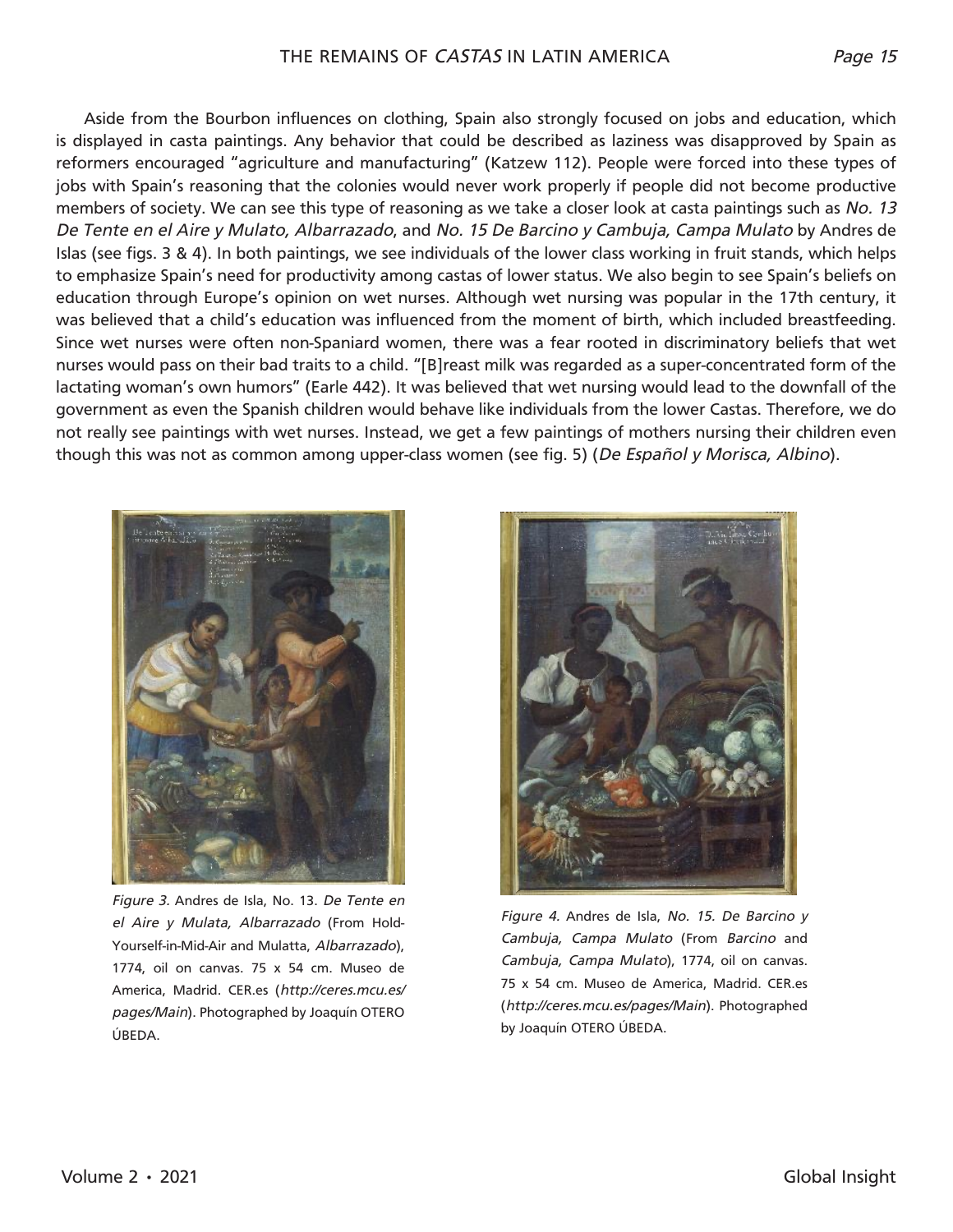

*Figure 5.* Unknown artist, *De Español y Morisca, Albino* (Spaniard and *Morisca* Produce an Albino). Ca. 1775-1800, oil on canvas 50 x 64 cm. Museo de America, Madrid. CER.es (*http://ceres.mcu.es/pages/Main*). Photographed by Joaquín OTERO ÚBEDA.

The overall body of work, including these three paintings, emphasizes the racial ideologies of New Spain. However, to further understand casta paintings, we must look at the origins of the casta system. As people began to grow interested in the New World, Spaniards of high status began traveling to colonial Mexico and other Latin American countries. The curiosity that led people to come to the Americas also led them to marry Indigenous people. In turn, Indigenous people were suddenly becoming individuals of high status in Spain thanks to their spouses. For instance, Ana Maria Lorenza Garcia Sairy Tupac de Loyola, daughter of a Spanish gentleman and Inca princess, married nobleman Juan Enriquez de Borja, turning her into the first marquise of Oropesa, Spain (Dueñas-Anhalzer 33-34). Marriages between Indigenous people and Spaniards were favorable primarily when it came to acquiring land and other property in the Americas (Dueñas-Anhalzer 34). Interracial marriages such as that of Ana Maria Lorenza Garcia Sairy Tupac de Loyola, however, became unfavorable when Spain began to fear for the strength of its government, believing that incorporating minorities into high-ranking positions would weaken its power.

Interracial marriage came to be a prominent issue for Spain when the two republics of New Spain failed – the republic of the Spanish and the republic of the Indians (Dueñas-Anhalzer 34). The two republics of New Spain were created to keep Spaniards' and Indians' lives separate. Ironically, this was not the case as Blacks, Indians, and Spaniards started mixing to the point where it was exceedingly difficult to distinguish the different races. This was an issue, considering Spain saw Indians as savages and therefore did not want them influencing Spaniards. Thus, around the mid-16th century, the *casta* system was implemented in America. This system of castas racially classified individuals based on their blood lineage as a means to control individuals who were neither considered Spanish, Indian, nor Black. Due to the casta system, we also begin to see an array of names given to the different mixtures between people of different races. A number of these names were even extremely derogatory – *Mulato* derives from the Latin word mule, and *Torna Atrás* translates to "a step back." As shown in various paintings, all the casta categories that came about resulted in a hierarchy based on race which often influenced individuals' socioeconomic status. As shown in Fig. 1, *Español* and *Indio* produced a *Mestizo*, a *Mestizo* and *Español* produced a *Castizo*, *Español* and *Negro* produced a *Mulato*, etc. (Carrera).

 Since Spain could not keep track of interracial individuals through the two republics, castas became a significant factor in distinguishing people's race and socioeconomic status. As previously mentioned, castas created a racial hierarchy as the crown implemented discriminatory laws such as allowing only white individuals to hold certain positions (Dueñas-Anhalzer 35). The casta system did not stop individuals from working their way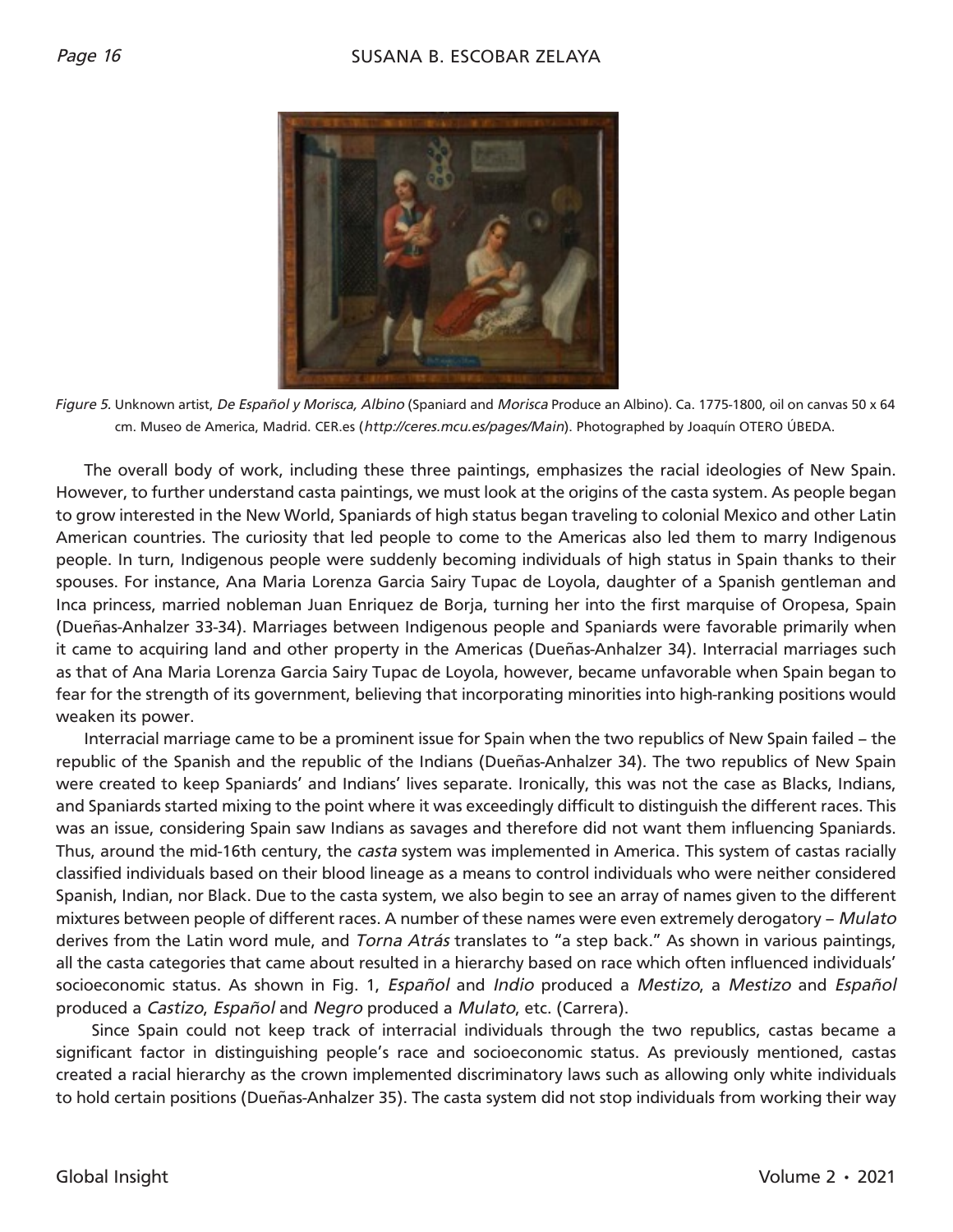around discriminatory laws because, as author Dueñas-Anhalzer explains, the racial sentiments behind castas were primarily based on phenotypes rather than genotypes (35). This means that while the idea of castas was defined in terms of genes, people often relied on appearances when claiming to belong to a certain casta. White-passing individuals who had money were treated with the same respect as full-blooded Spaniards. Church registries often helped keep track of individuals' lineage, but even so, there are multiple accounts of people who are said to belong to different casta groups in different documents. At the end of the day, the casta system focused more on the color of people's skin and how they behaved in society. Nevertheless, *Mestizos*, *Mulatos*, Blacks, Indians, and other castas still dealt with racial discrimination. Consequently, casta paintings are not necessarily an accurate representation of real-life individuals' races, considering that race is biological and therefore cannot solely be used as a distinguishing factor. They were produced as a way of documenting cultural boundaries within different races in colonial Mexico.

While casta paintings are said to have been created for different reasons, the content of all these paintings can be narrowed down to race. As previously discussed, Spain's concern with race is what influenced castas' lifestyles. For instance, Katzew discusses a manuscript by Basaras that describes Indians as barbaric and focuses on Indians' miseries (Katzew 163-165). While the casta painting series portrays a certain pride in being of closer Spanish descent, the individuals depicted had been manipulated into thinking that the more native blood one has, the more inferior one is. This type of manipulation is evident when we translate some of the casta names and see that the Spanish government encouraged blood cleansing. For example, a Spaniard and a *Mulato*'s offspring would have been labeled as a "Torna Atrás" or a "step back" (Carrera). In other words, Spain insinuated that if a Spaniard married a person who was mostly Spaniard but had a small percentage of Black, then the full-blooded Spaniard would be taking a step backward in their lineage. Individuals in lower castas realized that the only way to be treated fairly was by adopting everything Spain had to offer.

Casta paintings are no longer produced, but some of those 18th-century views on race are still present in Latin America now. Currently, Latin America no longer operates under a casta system, but racial sentiments remain as *Mestizaje*, the mixing of races, is still a relevant topic in Latin America. The racial tensions we see in casta paintings are mirrored by the current sentiments found in Latin America. Edward Telles and Denia Garcia discuss a research study conducted in eight Latin American countries to see people's opinions on *Mestizaje*. While *Mestizaje* was discouraged through the casta system, most Latin American countries today see *Mestizaje* as an opportunity to improve the country through diversity (Telles and Garcia, 148). However, because Latin American countries no longer openly condemn *Mestizaje*, any form of racism that takes place is often overlooked, thus undermining Black and Indigenous people's struggles (Telles and Garcia 132). Additionally, some countries protect Black and Indigenous rights, but as racial tensions have decreased, other countries argue that mixing of races is an approach to getting rid of Black and Indigenous people (Telles and Garcia 132).

While the eight countries' thoughts on *Mestizaje* are a combination of in favor, against, or neutral, it is clear that these are the remaining ideas of the casta system. Today, *Mestizaje* in Latin America varies depending on the countries' "racial composition" (Telles and Garcia 133). For instance, in Mexico and Brazil – where many individuals are of mixed-race – *Mestizaje* is strongly promoted as a means of surpassing the white population, whereas in other countries such as Uruguay, "whitening" (Telles and Garcia 134) is still valued despite other Latin American countries' appreciation for *Mestizaje*. Castas have certainly made an impact in today's Latin America whether we notice it or not. As previously mentioned, some countries prefer having a primarily white population while others favor *Mestizaje* to decrease the white population. This study, however, does not represent the ideologies of every individual within these countries, of course. Whether countries do or do not prefer *Mestizaje*, the Black and Indigenous populations are still being disregarded. Racism is still evident in some parts of Latin America. Even if it is not as clear as in the casta paintings, we still see racial preferences and discriminatory actions.

Overall, it is difficult to define the meaning of casta paintings because, as Katzew explains, this is not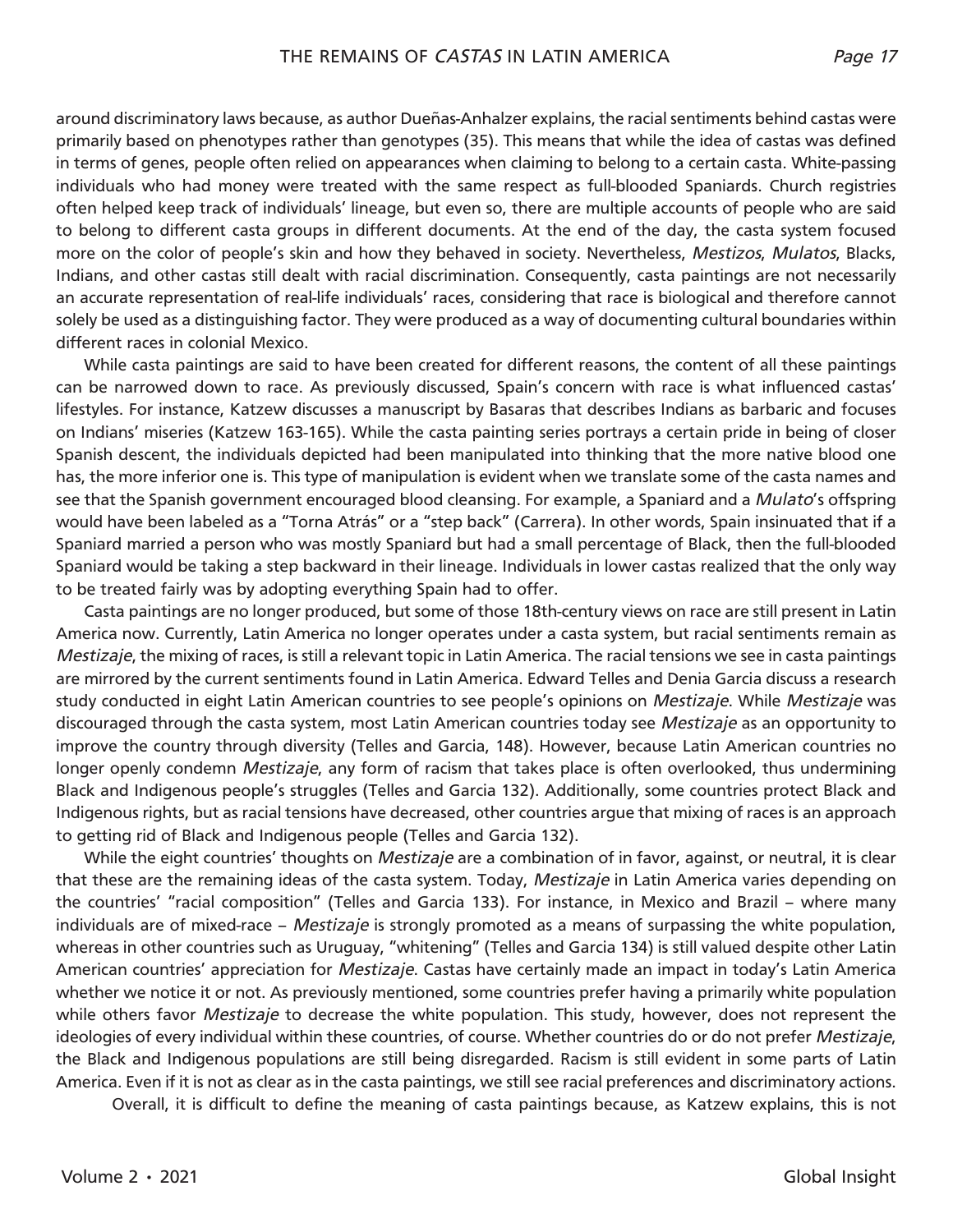a "monolithic genre" (Katzew 201). While some argue that these paintings are an objective representation of colonial Mexico, others argue that they are a subjective representation of Spain's views on race. Regardless, these paintings give us insight into the casta system that has left its long-lasting imprint in Latin America. While *Mestizaje* and other effects brought on by the casta system may seem minimal today, we still see some racial preference toward the white population within some countries in Latin America. On the other hand, some countries are working toward creating a more diverse population while fighting against discriminatory laws and ideologies. Casta paintings are a piece to the puzzle that is Colonial America. Regardless of meaning, they help us understand how Latin America got to be the way it is today.